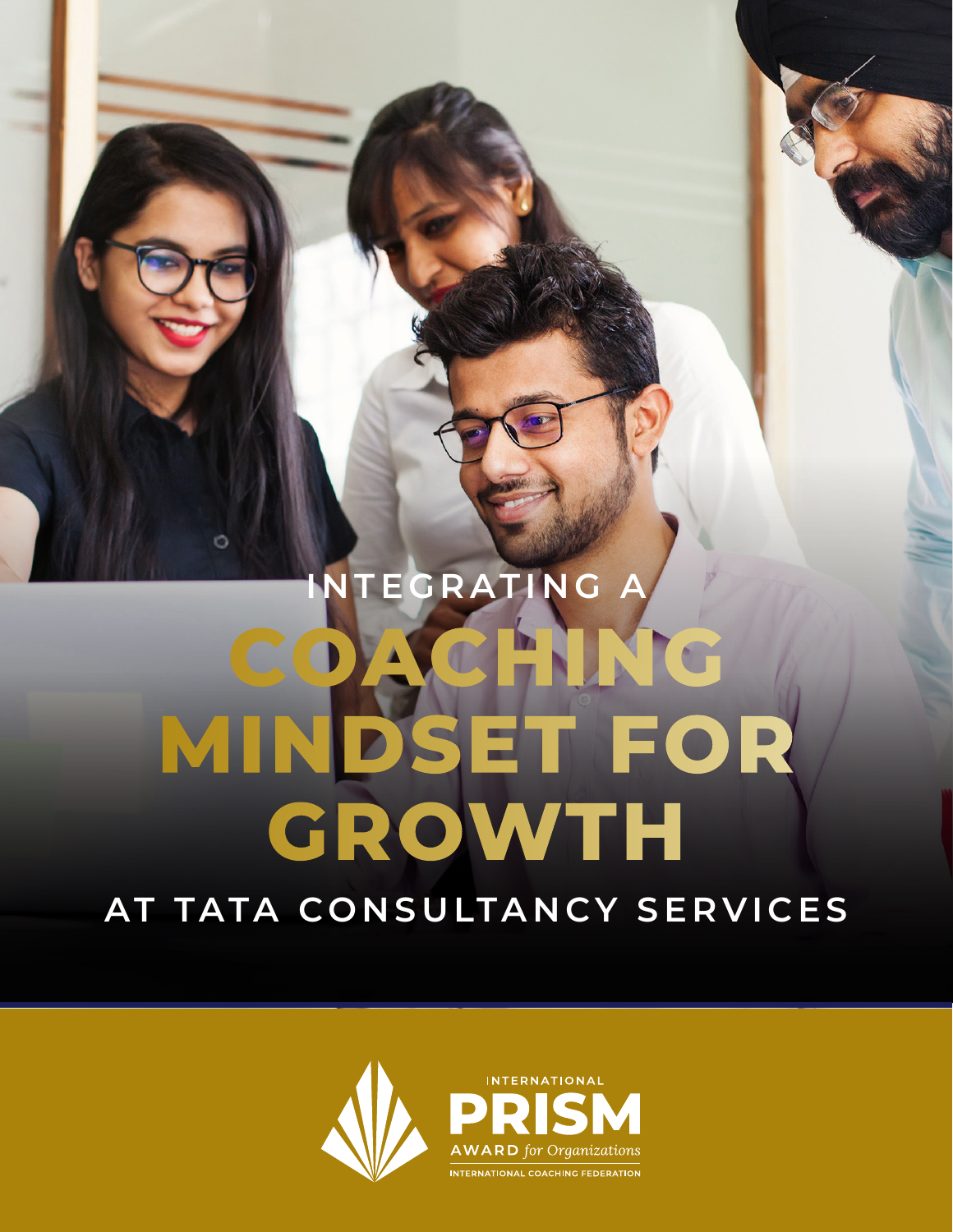Tata Consultancy Services (TCS) prides itself on helping clients create the future they envision. With global operations, and a talent base of more than 528,748 associates representing 157 nationalities across 46 countries, Tata faces the unprecedented challenge of providing benefits that have value for people in hundreds of different cultures and lifestyles around the world.

TCS has been recognized as a Global Top Employer by the Top Employers Institute – one of eight companies worldwide to achieve this elite status. Specifically, TCS was rated as an exceptional performer across nine core human resources areas, including talent strategy, workforce planning, on-boarding, learning and development, performance management, leadership development, career and succession management, compensation and benefits, and company culture. These integral aspects of the business correlate directly to the value of making coaching a priority throughout the enterprise, something Tata has accomplished seamlessly.

In recognition of Tata's fully integrated coaching ecosystem, the International Coaching Federation (ICF) named TCS a winner of the 2021 International Coaching Federation's (ICF) International Prism Award, just a year after honoring the company as a **[Prism Award Celebrated Nominee in 2020](https://coachingfederation.org/app/uploads/2021/06/2020-Prism-Case-Study_Tata.pdf)**. Tata was nominated by Rajat Garg, MCC, as a company effectively integrating coaching into their organization. ICF's Prism Award program honors businesses and organizations whose coaching programs meet rigorous professional standards, address key strategic goals, shape organizational culture, and yield discernible and measurable positive impacts. (Learn more at **[coachingfederation.org/prism-award](http://coachingfederation.org/prism-award)**.)

## **FROM ASPIRATIONAL TO INSPIRATIONAL**

To introduce and test the value of coaching for the organization, Tata's initial pilot program focused on providing one-on-one coaching to the company's core leadership team. The Coaching Center of Excellence team recognized the need to integrate coaching from the top-down in order to create acceptance and a powerful ripple effect. Despite leaders initially opposing the idea of coaching, seemingly without a compelling cause, those who received coaching during the pilot effort quickly shared positive reports about their experiences. This resulted in these coachees becoming "sponsors" of the program as it grew throughout the organization.

Preeti Dmello, Global Head Diversity & Lead Academy developed the indigenous TCS Coaching model that aligns a strength based coaching approach to the business context. TCS has incorporated coaching at the very foundation of its worldwide operations. This buttressed recognition of the company as a global leader in IT services and digital and business solutions, partnering with clients to simplify, strengthen, and transform their businesses.

Through the positive reflections of the early coachees, individual business units began requesting that additional leaders receive coaching. Over time, as TCS executive leadership came to see the power coaching could have to transform and inspire others, the program quickly evolved to offer coaching to the entire global team. As the program expanded into all seven geographical regions of the company, the budget became integrated into the financial planning of each business unit or country, rather than remaining fully under the umbrella HR budget. This further fostered company-wide adoption.

In the years since its inception, Tata's coaching program has grown to include coaching availability for anyone in the TCS workforce, as well as group coaching for teams.

The initiative became inspirational soon after the COVID-19 pandemic began. Preeti shares, "It quickly became clear that employees were feeling the strains of the pandemic evidenced by an increased focus on the state of their well-being. TCS recognized that significant changes in the working and living

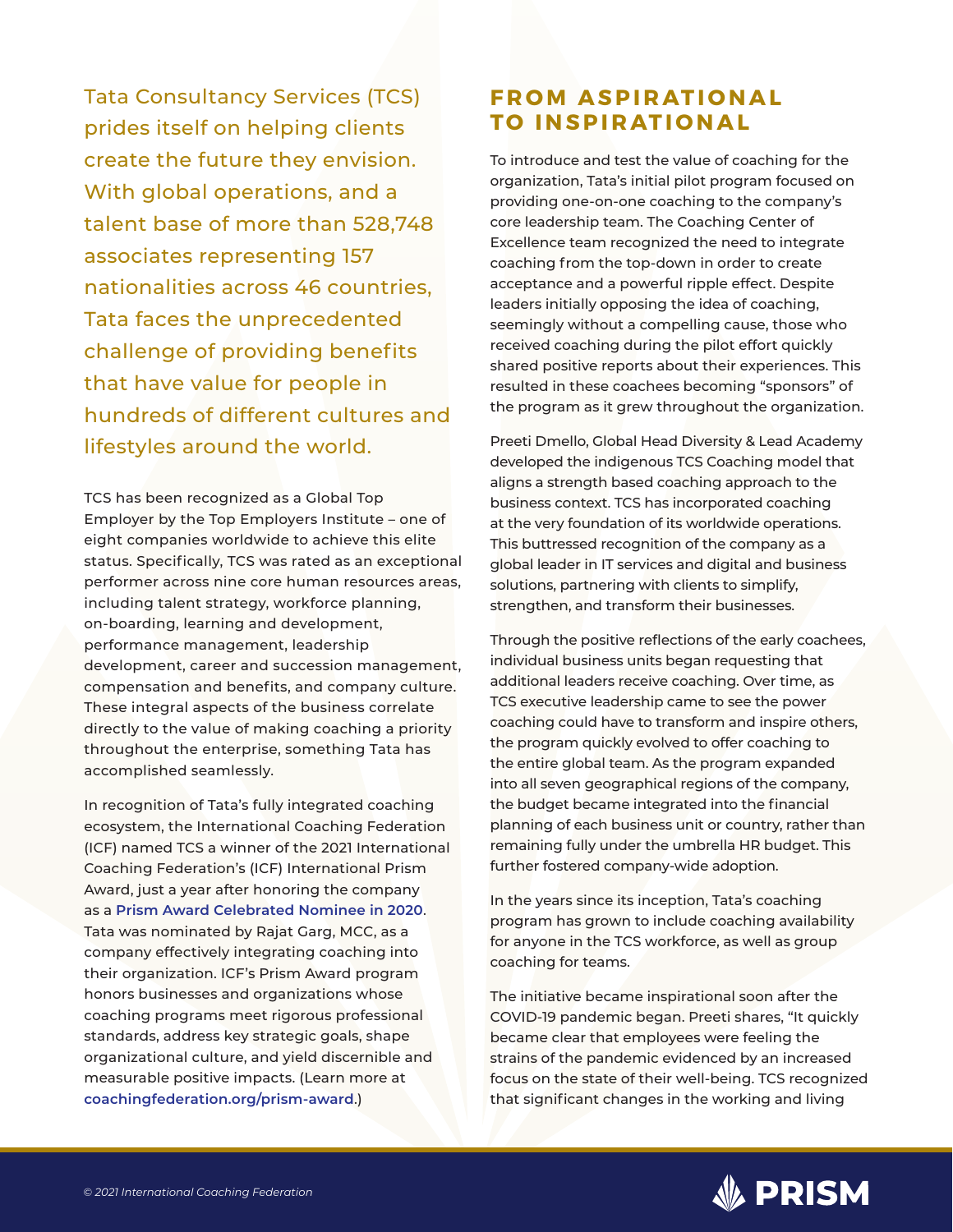conditions of its employees required a reassessment of the company's approach to delivering coaching support. A new focus on the full individual became necessary. It was evident that employees now needed to feel that their company truly had their best interests at heart. As a result, the company shifted to offer more unconditional positive regard not only in its coaching program but throughout the company's internal culture." Through these shifts, TCS focused on the holistic health of employees, not just their professional development.

People increasingly expressed wanting to feel that the organization they dedicate their time and expertise to "has their back," according to Rupika Singh, Leadership & Diversity, Executive and Systemic Coaching Lead.

"Aligning our coaching program with the needs and diverse experiences of each and every one of our hundreds of thousands of employees is what made this program a success. Without this extra step, coaching remains surface level and does not reach its potential for impact."

#### **A D D R E S S I N G C H A L L E N G E S ASSOCIATED WITH THE I N T E R S E C T I O N A L I T Y O F EMPLOYEES**

Beyond meeting the personal and professional needs that Tata's global team of employees faced during the pandemic, TCS also wanted to advance its cultural inclusivity by ensuring that the unique intersectional ties of employees were addressed. This included offering coaching to those who play a significant role in employee's lives, such as spouses and partners.

TCS also took steps to support diversity within the team, looking at various intersections that employees represent, such as the LGBTQIA+ community, the disability community, various language fluencies, and more. To ensure suitable and accurate coaching for these communities was offered, Tata consulted with coaches that also were members of these communities. To adequately pair coaches with employees in specific communities,



coaches were given the opportunity to provide identifiers in their profiles, including LGBTQIA+, disabilities, language capabilities, and time zones, among others. Coaches were then able to find clients, and vice versa, within the organization that would benefit most from their personal insights. As the success of this outreach spread throughout the organization, Tata experienced a surge of requests from members of other communities of employees who themselves had specific coaching requests.

Mindful of the unique challenges people all over the world were facing as they stayed home during the pandemic, TCS began offering relationship coaching, looking closely at how various employee relationships, both internally and externally, were impacting individual well-being and the organization as a whole. By avoiding pigeonholing the program into professional development coaching and emphasizing this whole-person approach, TCS was able to meaningfully serve individuals and entire sectors of the company during the pandemic.

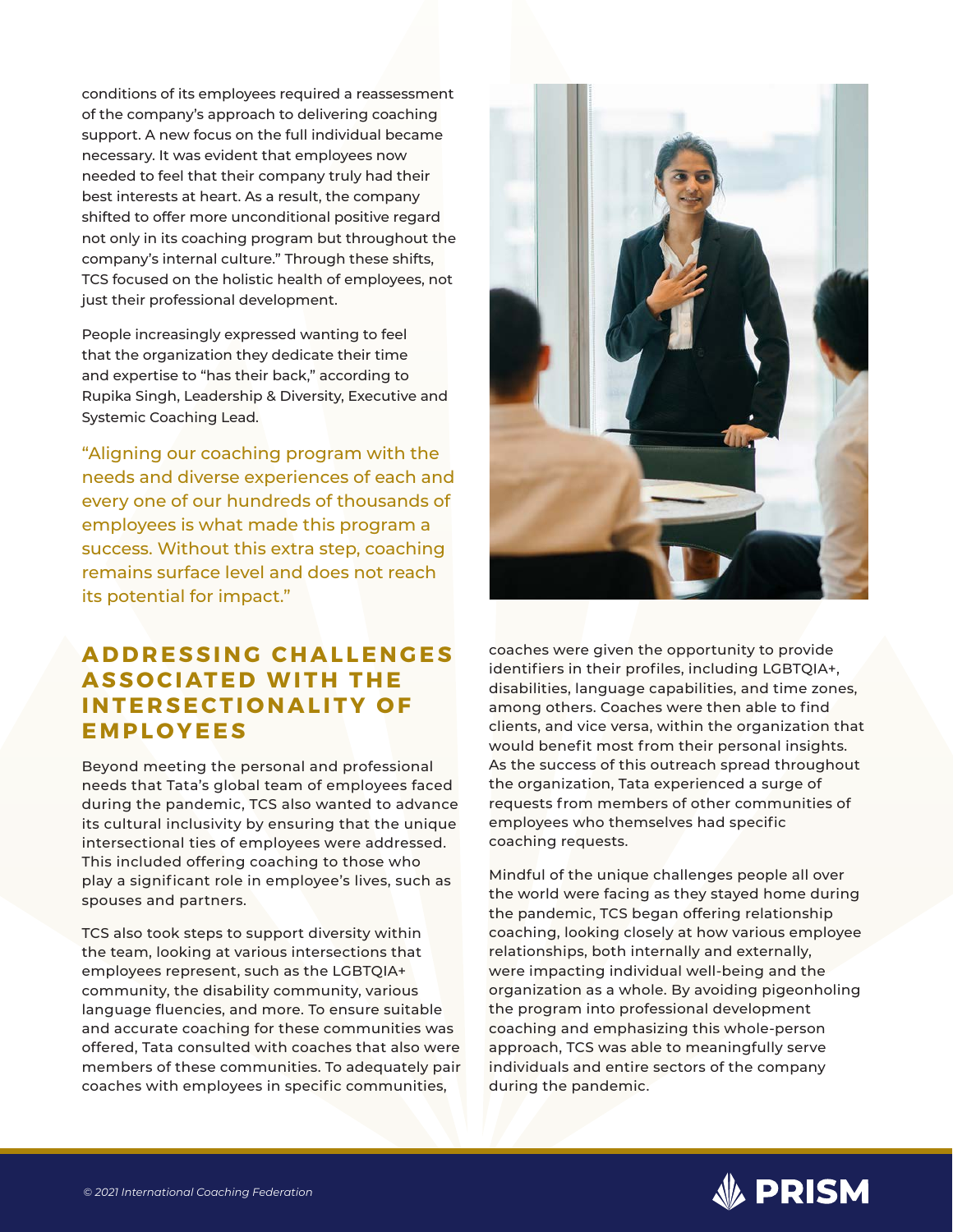To further the success of the program's capacity to meet employee needs, TCS used a polarity lens to establish a relevant and useful coaching philosophy for the business. A polarity lens focuses on how one leverages a common paradox when faced with a challenging business situation. An example may be feeling newly empowered to express personal views freely, but also needing to ensure an environment in which others can equally express themselves. By conducting impact analysis through the polarity lens, TCS was able to decipher whether someone is overor under-leveraging a strength in business that they may not be consciously aware of. TCS found that the polarity lens is particularly helpful in analyzing managerial success and aptitude. The value of the polarity lens was abundantly evident in testimonials shared to achieve better conversational success with new and existing clients.

## **BUILDING A COACHING C O M M U N I T Y C O M M I T T E D TO QUALITY**

As demand for coaching grew within TCS, the company developed an internal coach training program to offer employees who demonstrated an interest in developing their coaching skills. The training program currently is under review for accreditation by ICF.

The initial program is broken into two phases: **fundamentals** and **intensive**. Any prospective coach must complete the fundamental modules before they become eligible to move on to the intensive program. One is only able to graduate the program when all required criteria following strict guidelines are met.

"Everything associated with our coaching program has skyrocketed," said Singh. "More and more people are wanting to become coaches for the organization, including some who previously felt they did not have time for this added responsibility. In the last month alone, there were 111 employees credentialed as internal coaches, and there are another 160 scheduled to graduate in January."

Singh also shared that employees based in the U.S. have requested coach training programs

dedicated specifically to meeting North American employee development. Having developed its coaching program to emphasize quality over quantity, the Tata program's focus is on coach development rather than on the number of credentialed coaches produced through its training initiative. TCS believes this keeps the program global ensuring an attentive offering to every employee in every cohort. Coaching has now become fully integrated into TCS' company culture, but still is only just scratching the surface of its growth potential.

### **MEASURING THE IMPACT OF COACHING IN A GLOBAL ORGANIZATION**

The ultimate measure of success for any business is ROI, or return on investment. TCS has adopted a new direction: return on expectation (ROE). By utilizing preand post-coaching surveys based on selfawareness, both individual coaches and TCS generally have been able to connect the dots between coaching and measurable business successes. Testimonials, surveys, psychometric assessments, and self-awareness discussions all work to give leaders a tangible knowledge of the success of the program. Marissa Fernandes who runs the document, impact, and analysis for the coaching program says, "We have in the last seven years consolidated the impact of Coaching and the emerging themes which have been a valuable asset to the organizational intelligence. The data has been used to better learning program and even policies within the company."

The initiative resulted in more than 15% of all global employees receiving training in coaching skills. Along with this reach, the organization increased levels of workplace engagement and well-being, including decreased stress, increased resilience, and goal achievement.

Due to an ongoing shift to a more realistic view of where things stand across the enterprise, budget for coaching is no longer managed at the top of the organization. Rather, each individual cohort leading a coaching program at TCS creates its own coaching budget. This ground-level agency can be attributed directly to the program's success. The impact of the